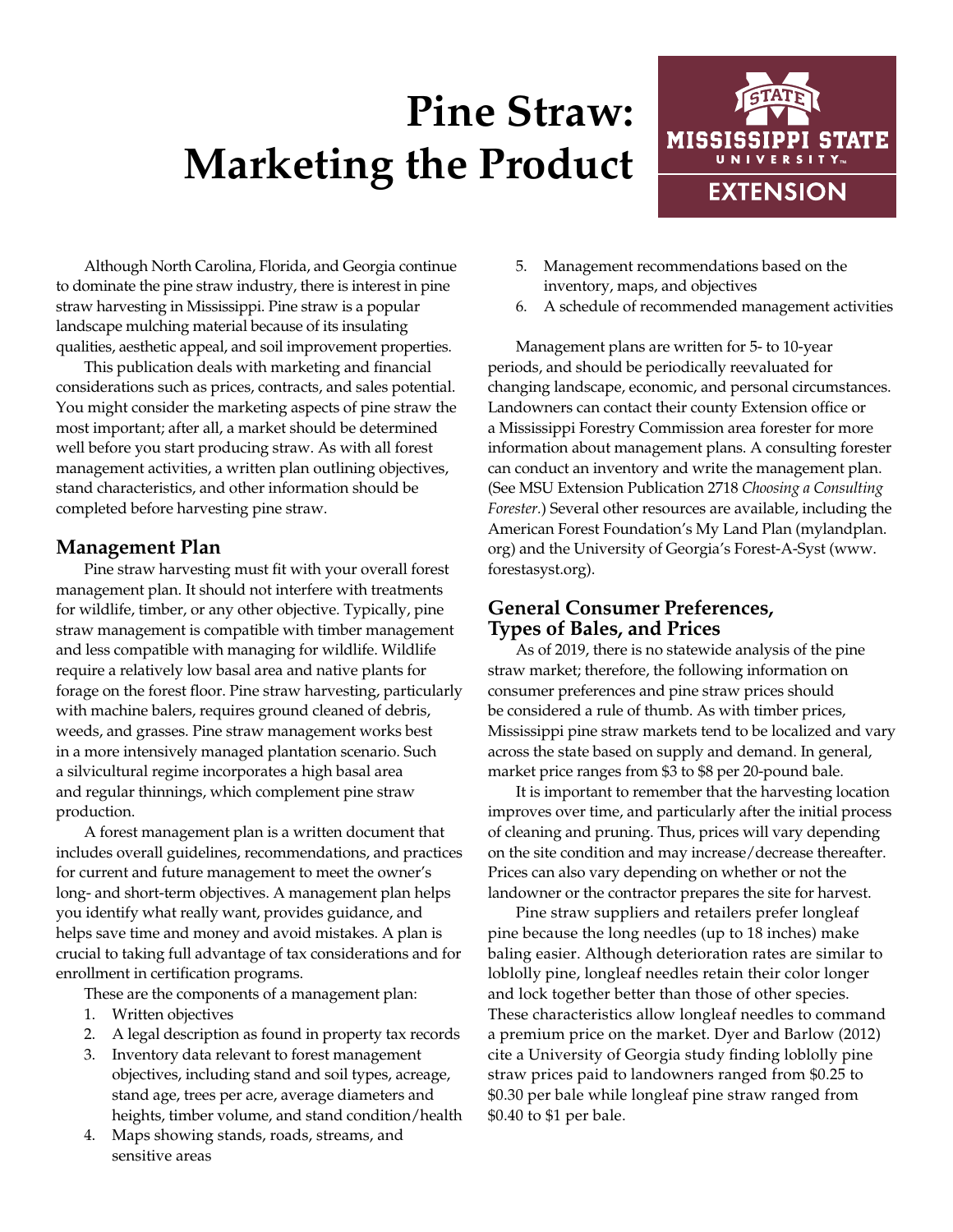Despite the price difference, loblolly needles lay flatter and tend not to settle as much over time as longleaf. In addition, loblolly pine straw is more available than longleaf in many areas of Mississippi, which means transportation costs are lower. Three of the southern yellow pines (loblolly, longleaf, and slash) are comparable in terms of conserving water for planting and adding organic matter and nutrients to the soil.

Bale sizes range from 3 to 6 cubic feet. In general, retailers that distribute to large landscaping companies prefer 40- to 50-pound round bales (typically measuring around 18 inches in diameter and 26 inches long), while bales sold to individual homeowners are lighter 20- to 25 pound square bales (measuring 14 by 14 by 16 inches).

Buyers' most important preference is a clean bale. They do not want to pay for debris and weeds, which lower product quality. Peak demand is usually in the spring—several months after straw has been harvested in the fall—when gardening and landscaping begin for the season. Pine straw mulch should be applied up to 4 inches deep, which settles to 1.5 to 2 inches, or half a pound per square foot. Never place mulch next to the base of a tree.

# **Leasing and Contracts**

Some landowners rake, bale, and market pine straw themselves. However, the more common method for landowners marketing pine straw is to contract with an operator. Often, pine straw harvesting arrangements are developed informally. However, it is to your advantage to formalize the process so that you are legally and financially protected.

The first step in contracting with a harvesting operation is to make a list of potential buyers. The list can be compiled by talking with members of your local County Forestry Association, Mississippi Forestry Commission, Mississippi State University Extension, or professional forestry consultant.

A landowner without knowledge of the local market and pine straw harvesting process is at a distinct disadvantage when negotiating prices. Ideally, the seller will create a bid invitation, which is a letter describing sale conditions and pine straw being sold. It is always a good idea to have a qualified professional review the bid prospectus and harvesting agreement. Because prices vary over time based on site conditions and the consumer market, the seller should obtain competitive bids for each year of sale.

The following are items suggested for inclusion in the bid invitation:

*1. Identification of seller or seller's agent*: Includes contact information of the seller or the seller's forestry consultant, lawyer, or other representative.

- *2. Bid opening details*: Includes time, date, and place where bids will be opened. Allow several weeks between the invitation and bid opening so potential buyers can evaluate the sale and draw up their bids. Bids will be sealed and opened together at the specified time and date.
- *3. Location and size of sale area*: A map may be appended to the prospectus to provide more detail on access roads, stands, and other important details. A similar map should already be included in the forest management plan.
- *4. Request for references*: Never enter into an agreement with a harvester until you have confidence in his or her background qualifications.
- *5. Type of sale*: The seller should state how the product would be sold. There are two generally accepted sale methods: per-bale and per-acre. Occasionally, pine straw is purchased on a percubic foot basis.
	- a. In the **per-bale** method, the seller is responsible for monitoring the bale count. This puts the seller at a disadvantage, which is one reason sellers tend to prefer the alternative method. Buyers, on the other hand, favor the per-bale method because it gives them more flexibility per bale.
	- b. In the **per-acre** method, landowners are paid on a set amount per acre per year regardless of the number of bales harvested. This method is most common because the former method requires a considerable investment in equipment and labor. In addition, the perbale basis of payment may not be the best way to maximize returns if there is not enough production to offset costs.
- *6. Duration of the sale agreement*: This section states when payment will be made (usually before harvest).
- *7. Harvest restrictions and conditions*: The prospectus notes that Best Management Practices will be followed. Access roads and sensitive areas, including streamside management zones, should be marked on a map and specified in the contract. There should be a statement addressing damages to trees during the pine straw harvest. Unlike timber harvesting, performance bonds are not typically included in a pine straw harvesting contract.
- *8. Conditions for bid acceptance*: This section includes bid format, how to address the bid, terms for a bid, requirements for receiving the bids (mailed or hand delivered), a statement noting that the seller retains the right to refuse all bids, and a time limit for interested parties to agree to a contract and closing.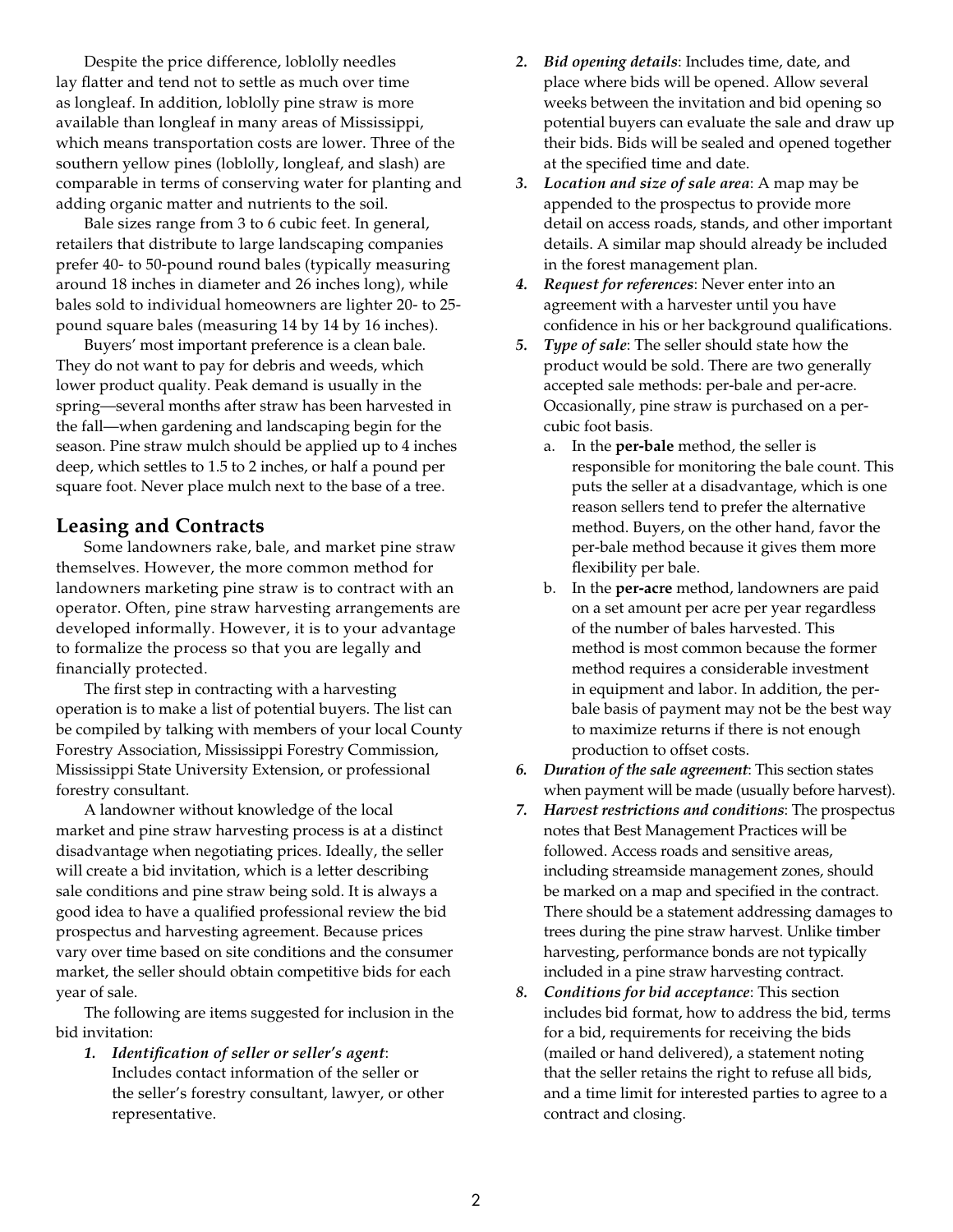- *9. Payment method and time of payment*: Payment method may be cash, check, or money order in the form of one lump sum or installments with interest. Lump sum sales by either sale method require an accurate estimate of straw yield.
- *10. A copy of the bid form*: The bid form makes it easier to compare bids and for the buyer to submit bids.

Obtain two to three competitive sealed bids. Bidding can occur on a per-acre or per-bale basis. More bidders result in greater price competition, which generates higher offers. Always check references of potential harvesters or talk to others who have worked with them.

Once you choose a harvester, a contract is essential. The contract should restate most of the critical information from the bid invitation, including type of sale and price. Visit the site during harvesting to make sure contractual obligations are fulfilled.

### **Conducting a Market Analysis**

Many market factors affect profitability in pine straw harvesting. A market analysis helps answer questions like these:

- What trends are occurring in the pine straw industry?
- Who are my competitors and are they successful?
- What are the strengths and weaknesses of my location?
- What is the demand?
- What prices and price adjustments should I realistically achieve?
- What sales volume can I expect?

The market analysis provides you with essential information required by a business plan or feasibility study, including investment risks and financial projections. Studying regional trends in pine straw helps identify opportunities and threats that can affect profitability. Inquire about trends by contacting the Mississippi Forestry Commission, MSU Extension, major nurseries in the area of operation, and county forestry associations.

Once you have identified information sources, you can research trends and changes in customer preferences. For example, there may be changes in consumers' willingness to substitute loblolly pine needles for longleaf pine needles, or consumer preference may change from round bales to square bales. Determine if demand has been increasing or decreasing, taking into consideration new distributors or those that have gone out of business. Contact your local chamber of commerce to identify new distributors.

Location is critical because hauling distance to market impacts the profit margin. For small operations in particular, the closest viable markets should be determined by studying population size of communities, household income, and home prices.

Identify major clients such as universities or factories. Determine hauling distance using a mileage calculator. Access to major roads is also an advantage.

One of the most important parts of a pine straw market analysis is examining current and proposed competition. If possible, interview other operators in the area. In addition to knowing your competitors, learn about their business volume and customer origin. You can obtain supplemental information through a search of pine straw suppliers listed at the Mississippi secretary of state's website: *http://www.sos.ms.gov/Pages/ default.aspx*. When possible, it is a good idea to look at comparable operations for data on past performance.

#### **Sales Potential**

After you have completed the data collection for your market analysis, you must estimate sales potential. Assess the operation's competitive strengths and weaknesses using a five-point Likert Scale. Strengths and weaknesses of each operation will vary; however, some considerations are listed below for operators attempting to capture a share of an existing market.

|                                                                            | Competitive<br>Weakness |   |   | Competitive<br>Strength |    |  |
|----------------------------------------------------------------------------|-------------------------|---|---|-------------------------|----|--|
| Production volume                                                          |                         | 2 | 3 | 4                       | 5  |  |
| Hauling costs                                                              |                         | 2 | 3 | 4                       | 5  |  |
| Labor costs                                                                |                         | 2 | 3 | 4                       | 5  |  |
| Management skills                                                          |                         | 2 | 3 | 4                       | 5  |  |
| Hauling distance to market                                                 |                         | 2 | 3 | 4                       | 5  |  |
| Interstate access                                                          |                         | 2 | 3 | 4                       | .5 |  |
| Urban markets                                                              |                         | 2 | 3 | Δ                       | 5  |  |
| Housing growth in market                                                   |                         | 2 | 3 | 4                       | .5 |  |
| Number of potential nursery<br>buyers                                      |                         | 2 | 3 | ◢                       | 5  |  |
| Number of potential bulk<br>purchase clients (e.g., factories,<br>schools) |                         | 2 | 3 | Δ                       | .5 |  |

Project sales by estimating how many bales could be sold on an annual basis. Do this by analyzing seasonality of customer purchases. Code each month as peak season (P), middle season (M), or off season (O). You can project monthly sales based on demand, competition, and your strengths and weaknesses relative to the competition.

Rate increases or decreases impact your ability to attract customers while still retaining your desired profit level. Price setting must account for rates and quality levels of competitors, price sensitivity of customers, and your costs. Consider your projected expenses and profit goals, and set your rates according to the break-even price.